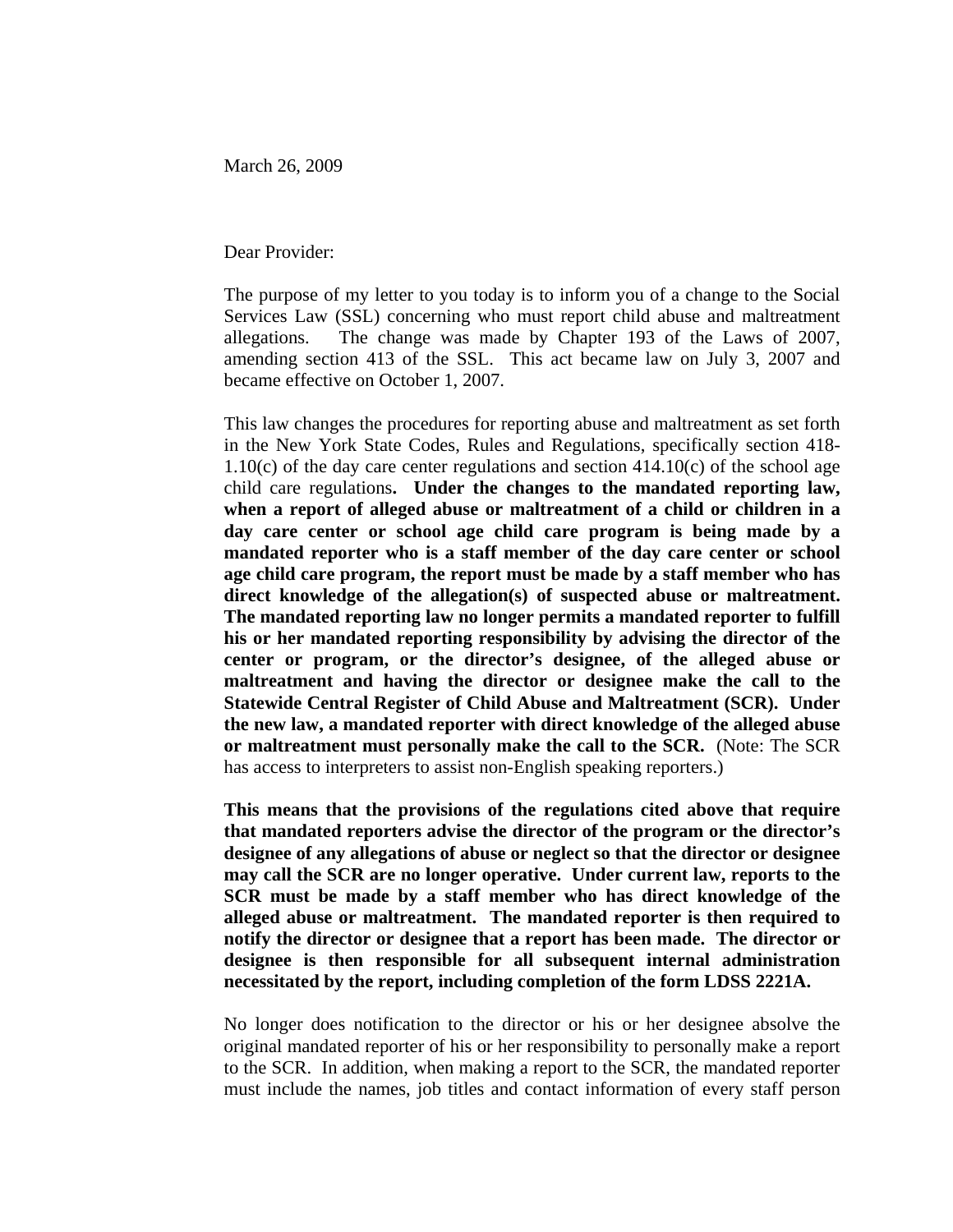who is believed to have direct knowledge of the allegations contained in the report.

However, as under previous law, the mandated reporting law still does not require that more than one report from any center or program be made to the SCR concerning a particular allegation of abuse or maltreatment. Accordingly, mandated reporters with direct knowledge of the alleged abuse or maltreatment who make reports to the SCR may advise other mandated reporters in the center or program that a report was made and of the contents of the report. Mandated reporters with direct knowledge of the alleged abuse or maltreatment who are considering making a report may also advise other mandated reporters who are aware of the same alleged abuse or maltreatment that they intend to make a report, and may make the report on behalf of other mandated reporters in the center or program. A mandated reporter who is making a report on behalf of other mandated reporters should advise the SCR of the names of the other mandated reporters in the center or program on whose behalf the report is being made. It is important to note, however, that in these situations the person who makes the call to the SCR must be a mandated reporter with direct knowledge of the alleged abuse or maltreatment, as discussed above. Not every mandated reporter in the center or program with direct knowledge of the alleged abuse or maltreatment need make a separate call to the SCR, but at least one mandated reporter with direct knowledge of the alleged abuse or maltreatment must make a call. OCFS has issued guidance on complying with the change in the mandated reporting law in 08-OCFS-INF-01, which is available on the OCFS website.

Children's safety is a goal of all professionals working with children. This change in law assists us in that goal. Specifically, the changes will help to address problems with timeliness of reporting, the sometimes questionable accuracy of second- or third-hand information, and the subsequent ability of the child protective services investigator to follow up with the original source of the report.

Program directors or their designees should notify their staff of the changes outlined in this letter. The attached *Mandated Reporter Attestation* will serve as a record that staff members have been informed of their new responsibilities. Please make copies and have each staff person sign the form. File the stored attestations as a record of notification.

If you have any questions regarding this letter, please contact the regional office in your area for assistance. Thank you for your cooperation.

Sincerely,<br>Jem hoh

Janice M. Molnar, Ph.D. Deputy Commissioner Division of Child care Services

Attachment